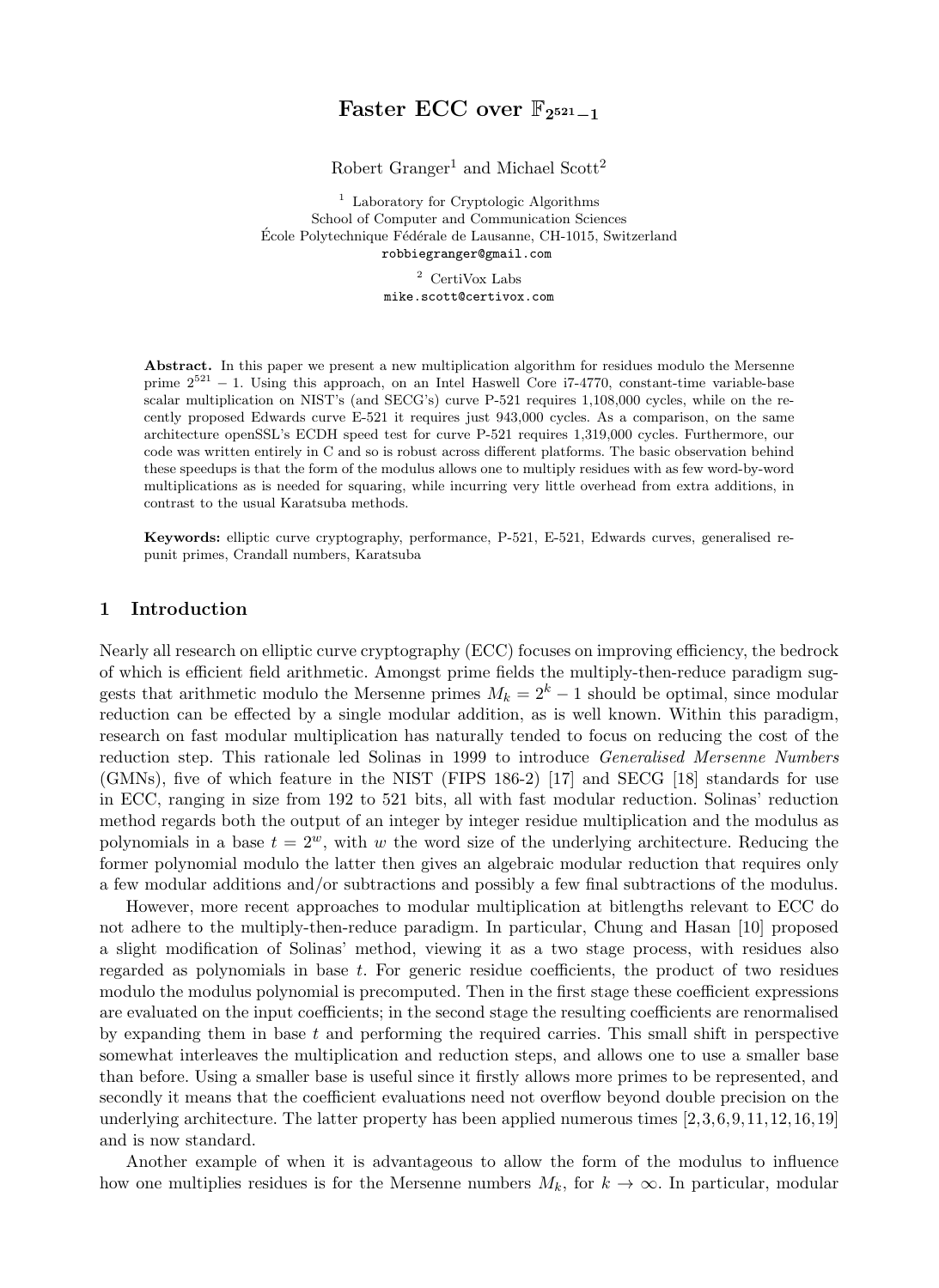multiplication can be carried out using a cyclic convolution effected by an irrational-base discrete weighted transform (IBDWT) [16, §6], whereas for integer multiplication a linear convolution is required, as each multiplicand must be padded with k zeros before a cyclic convolution of length  $2k$ can be performed. Hence multiplication modulo a Mersenne number is asymptotically approximately twice as fast as integer multiplication.

Unfortunately, Fast Fourier Transform techniques are not effective at ECC bitlengths and hence can not be applied to  $M_{521}$ . However, using a more natural alternative generalisation of the Mersenne numbers than Solinas proposed – already known in the literature as *Generalised Repunit Primes* (GRPs) – Granger and Moss described a modular multiplication algorithm that is surprisingly fast, being about three times faster than Montgomery multiplication for primes of around 600 bits, on a 2.2GHz Intel Core 2 Duo [19]. GRPs are those of the form  $\sum_{i=0}^{p-1} t^i$  for prime p and integer  $t > 1$ . Although they have many attractive features, the only example in the standards is  $M_{521}$  with  $t = 2$ , but in this case  $t$  is too small to take advantage of these features.

In this paper we show that one can use an analogue of the multiplication technique of [19] to speed up multiplication modulo  $M_{521}$ . For demonstration purposes this operation – as well as constant-time variable-base scalar multiplication – has been implemented in C on a 3.4GHz Intel Haswell Core i7-4770, which has yielded interesting speedups. In particular, on NIST's (and SECG's) curve P-521 this requires 1,108,000 cycles, while on the recently proposed Edwards curve E-521 it requires just 943,000 cycles. As a comparison, on the same architecture openSSL's ECDH speed test for curve P-521 requires 1,319,000 cycles. We note that the Edwards curve E-521 is a particularly attractive target for implementors; according to the safecurves website [5] this curve has been proposed independently three times, by Bernstein-Lange, Hamburg, and Aranha *et al.* [1]. It addresses all of the recent concerns regarding the security of NIST curves (as well as others), having been generated in a deterministic pseudorandom manner while being twist-secure, complete and permitting point representations which are indistinguishable from uniform random strings [4].

Although not described as such, the technique of [19] which forms the basis of our multiplication speedup can be viewed as a 'twisted' version of Karatsuba's trick [21], albeit one in which the form of the modulus lends itself very favourably. Its effectiveness therefore runs counter to conventional wisdom which posits that Karatsuba-like techniques are not efficient at bitlengths relevant to ECC (at least on 64-bit architectures), due to the high number of extra additions required. A recent proposal by Bernstein, Chuengsatiansup and Lange also uses a variation of Karatsuba for fast multiplication modulo  $2^{414} - 17$  [3], with efficiencies being extracted at a much lower level than we use in the present paper; indeed two Karatsuba levels are used, as well as a clever method to reduce inputs to the required multiplications, rather than outputs (cf. [3, Section 4.6]). Their implementation on the 32-bit ARM Cortex-A8 also exploits vectorisation to great effect. While not directly comparable to Bernstein *et al.*'s implementation, one advantage of our implementation is that it is written entirely in C; it therefore has robust performance characteristics across a range of 64 bit platforms. Having said that, we naturally expect that further optimisations are possible, both on the demonstration and similar architectures, and especially on ARM processors, due to their higher multiplication-to-addition cost ratio. We therefore encourage others to explore these possibilities; our software is freely downloadable, see Section 4.3.

To a lesser extent, our same basic observation may be applied to so-called Crandall numbers, i.e., those of the form  $2^k - c$  for c usually much smaller than the word size of the underlying architecture, and we provide two examples of how this may be done.

The sequel is organised as follows. In Section 2 we explain our basic observation, while in Section 3 we show how it may be applied to  $M_{521}$ , giving squaring and inversion routines as well. In Section 4 we provide details of the target curves and our implementation results, while in Section 5 we describe how our basic observation may be applied to Crandall numbers. We conclude in Section 6.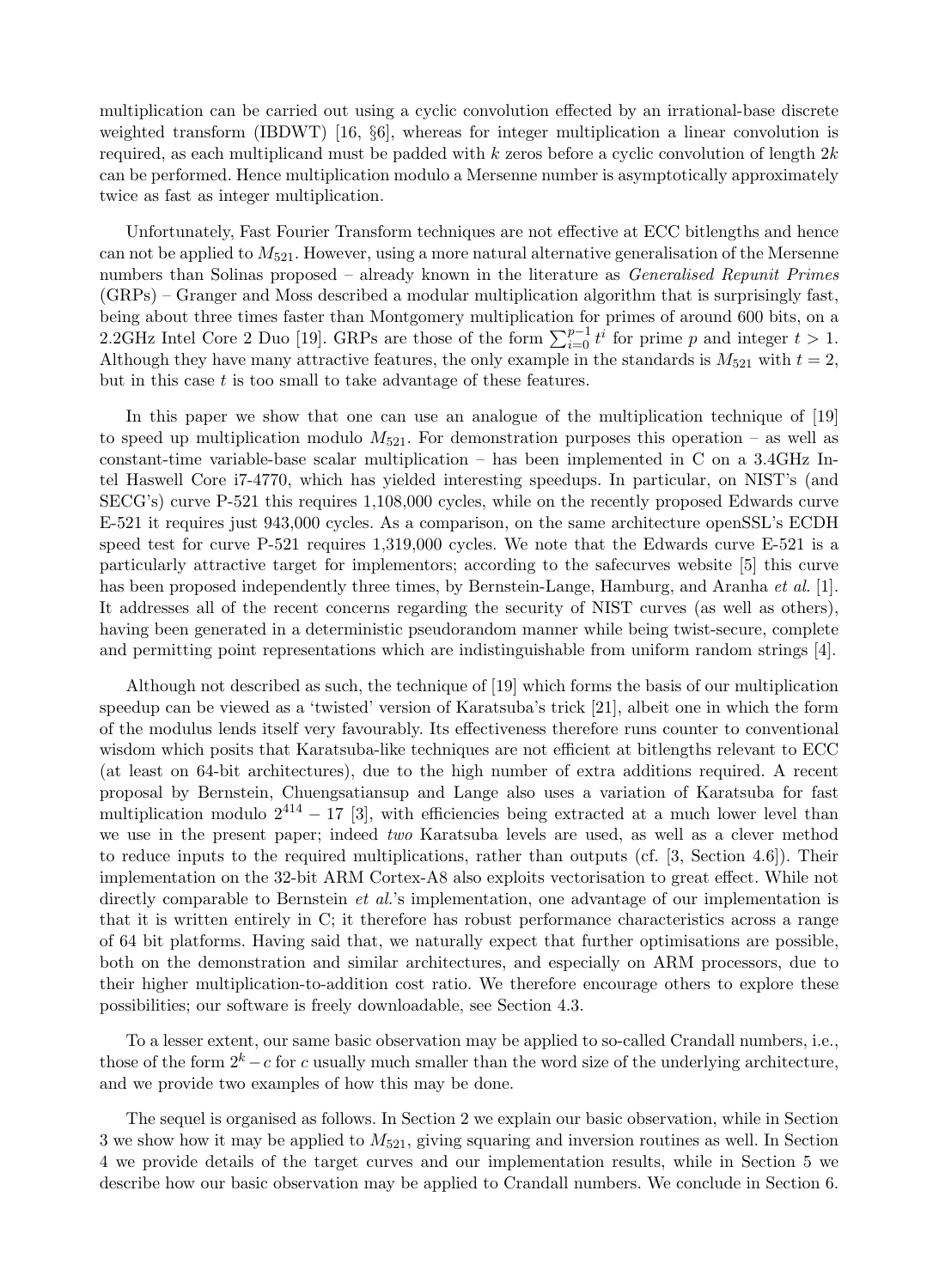#### 2 The basic observation

The best way to describe our basic observation is via an example. For an integer  $t$  let the modulus be  $t^9 - 1$  and let the base t expansion of residues x and y be  $\sum_{i=0}^{8} x_i t^i$  and  $\sum_{i=0}^{8} y_i t^i$  respectively. For convenience, we also denote x by  $\overline{\mathbf{x}} = [x_0, \dots, x_8]$  and y by  $\overline{\mathbf{y}} = [y_0, \dots, y_8]$ .

The multiplication of  $\bar{x}$  and  $\bar{y}$  mod  $t^9 - 1$  is just their cyclic convolution; in particular, if  $\bar{z} \equiv \bar{x} \bar{y}$ (mod  $t^9 - 1$ ) then  $\bar{z} = [z_0, \ldots, z_8] =$ 

$$
[x_0y_0 + x_1y_8 + x_2y_7 + x_3y_6 + x_4y_5 + x_5y_4 + x_6y_3 + x_7y_2 + x_8y_1, \nx_0y_1 + x_1y_0 + x_2y_8 + x_3y_7 + x_4y_6 + x_5y_5 + x_6y_4 + x_7y_3 + x_8y_2, \nx_0y_2 + x_1y_1 + x_2y_0 + x_3y_8 + x_4y_7 + x_5y_6 + x_6y_5 + x_7y_4 + x_8y_3, \nx_0y_3 + x_1y_2 + x_2y_1 + x_3y_0 + x_4y_8 + x_5y_7 + x_6y_6 + x_7y_5 + x_8y_4, \nx_0y_4 + x_1y_3 + x_2y_2 + x_3y_1 + x_4y_0 + x_5y_8 + x_6y_7 + x_7y_6 + x_8y_5, \nx_0y_5 + x_1y_4 + x_2y_3 + x_3y_2 + x_4y_1 + x_5y_0 + x_6y_8 + x_7y_7 + x_8y_6, \nx_0y_6 + x_1y_5 + x_2y_4 + x_3y_3 + x_4y_2 + x_5y_1 + x_6y_0 + x_7y_8 + x_8y_7, \nx_0y_7 + x_1y_6 + x_2y_5 + x_3y_4 + x_4y_3 + x_5y_2 + x_6y_1 + x_7y_0 + x_8y_8, \nx_0y_8 + x_1y_7 + x_2y_6 + x_3y_5 + x_4y_4 + x_5y_3 + x_6y_2 + x_7y_1 + x_8y_0].
$$

The coefficients in this expression are about twice the size of  $t$ ; we assume that  $t$  is selected in such a way that there is no overflow beyond double the initial precision of the coefficients. The arithmetic cost of a direct evaluation of each coefficient is then nine coefficient multiplications and eight double length additions, which we count as (and denote by)  $9M + 16A$ . This gives a total cost of  $81M + 144A$ .

For bitlengths relevant to ECC it is not beneficial to use asymptotically efficient FFT-based (cyclic) convolutions, as suggested in [14] and as are used for the Lucas-Lehmer primality test for Mersenne numbers, see [15, 16]. However, one can exploit some of the symmetry of (2.1) as follows. Let  $s = \sum_{i=0}^{8} x_i y_i$ . Then  $\overline{z}$  may also be expressed as

$$
[s - (x_1 - x_8)(y_1 - y_8) - (x_2 - x_7)(y_2 - y_7) - (x_3 - x_6)(y_3 - y_6) - (x_4 - x_5)(y_4 - y_5),s - (x_1 - x_0)(y_1 - y_0) - (x_2 - x_8)(y_2 - y_8) - (x_3 - x_7)(y_3 - y_7) - (x_4 - x_6)(y_4 - y_6),s - (x_5 - x_6)(y_5 - y_6) - (x_2 - x_0)(y_2 - y_0) - (x_3 - x_8)(y_3 - y_8) - (x_4 - x_7)(y_4 - y_7),s - (x_5 - x_7)(y_5 - y_7) - (x_2 - x_1)(y_2 - y_1) - (x_3 - x_0)(y_3 - y_0) - (x_4 - x_8)(y_4 - y_8),s - (x_5 - x_8)(y_5 - y_8) - (x_6 - x_7)(y_6 - y_7) - (x_3 - x_1)(y_3 - y_1) - (x_4 - x_0)(y_4 - y_0),s - (x_5 - x_0)(y_5 - y_0) - (x_6 - x_8)(y_6 - y_8) - (x_3 - x_2)(y_3 - y_2) - (x_4 - x_1)(y_4 - y_1),s - (x_5 - x_1)(y_5 - y_1) - (x_6 - x_0)(y_6 - y_0) - (x_7 - x_8)(y_7 - y_8) - (x_4 - x_2)(y_4 - y_2),s - (x_5 - x_2)(y_5 - y_2) - (x_6 - x_1)(y_6 - y_1) - (x_7 - x_0)(y_7 - y_0) - (x_4 - x_3)(y_4 - y_3),s - (x_5 - x_3)(y_5 - y_3) - (x_6 - x_2)(y_6 - y_2) - (x_7 - x_1)(y_7 - y_1) - (x_8 - x_0)(y_8 - y_0)].
$$

The cost of computing s is  $9M + 16A$ . The subsequent cost of each coefficient evaluation is  $4M + 16A$ , since each term costs two single length additions and one double length addition, and there are four terms. Hence the total cost is now  $45M + 160A$ , giving a saving of  $36M$  at the cost of  $16A$ . This new expression for  $\bar{z}$  is of course very reminiscent of Karatsuba's method [21]. Indeed, it only (repeatedly) uses the identity  $x_i y_j + x_j y_i = x_i y_i + x_j y_j - (x_i - x_j)(y_i - y_j)$ , which is a slight twist of the more common version  $x_i y_j + x_j y_i = (x_i + x_j)(y_i + y_j) - x_i y_i - x_j y_j$ . Using the 'twisted' version means that precisely the same s term appears in each coefficient, thus saving several additions.

In general, for the modulus  $t<sup>n</sup> - 1$ , evaluating the cyclic convolution using the schoolbook method costs  $n^2M + 2n(n-1)A$ , whereas using our basic observation it costs  $\frac{1}{2}n(n+1)M + 2(n^2 - 1)A$ . This is the same number of multiplications required for squaring with the schoolbook method; this is because the same symmetry is being exploited, however for squaring one can simply express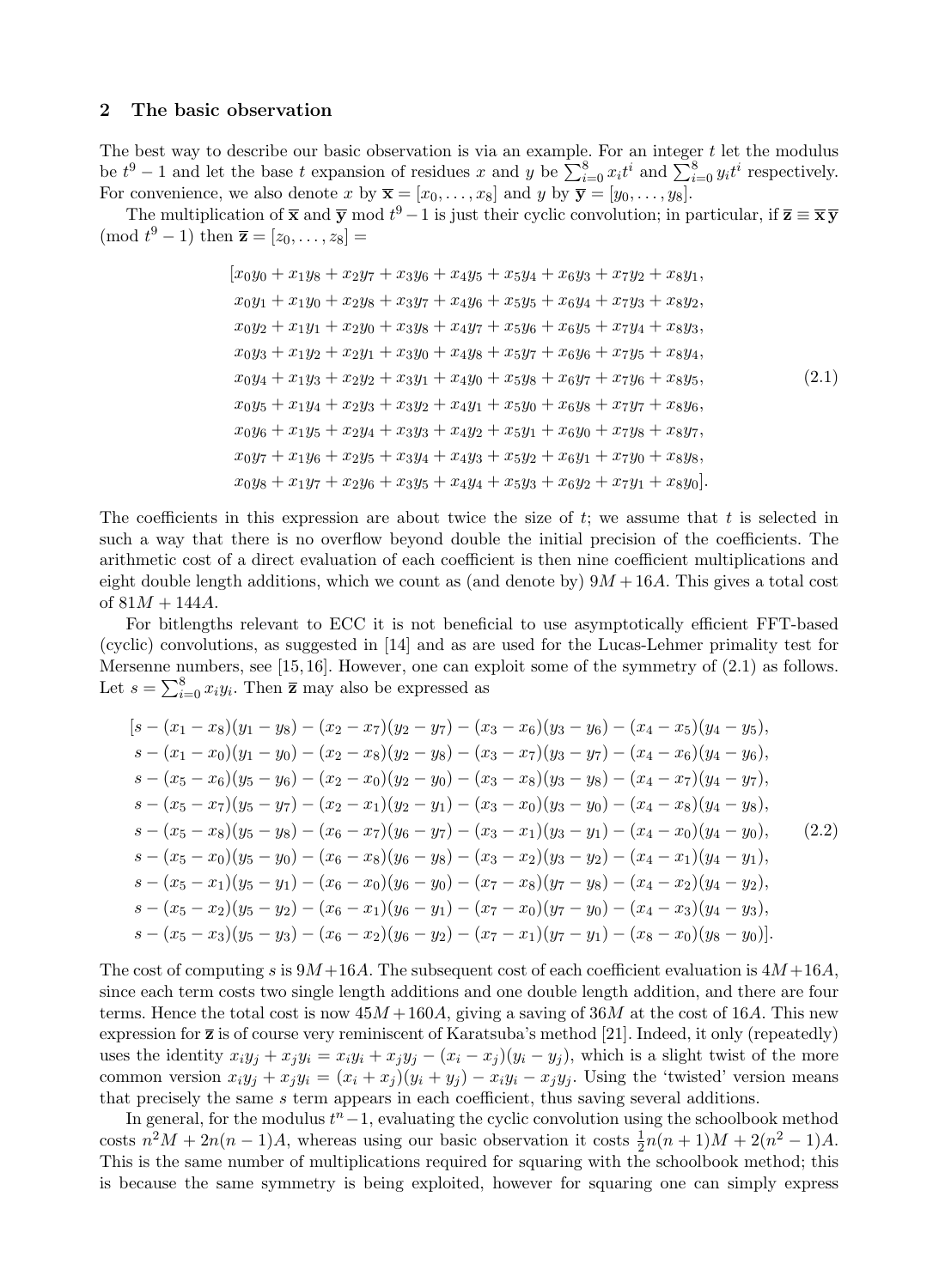$x_ix_j + x_ix_i$  as  $2x_ix_j$ . One thus saves nearly half the number of multiplications while incurring very little overhead from extra additions. Hence even at small bitlengths for which the schoolbook method for integer multiplication is faster than Karatsuba techniques, one expects this method to give a speedup for multiplication modulo  $t<sup>n</sup> - 1$ . A related result which applies in the context of integer multiplication can be found in [23].

Note that if one instead uses the modulus  $p = \sum_{i=0}^{n-1} t^i$  then s need not even be computed, since the first term of the *i*-th coefficient contributes  $st^{\overline{i}}$ , which altogether gives  $s \sum_{i=0}^{n-1} t^i \equiv 0 \pmod{p}$ . This was the rationale behind the proposal of Granger and Moss to use GRPs for ECC [19].

## 3 Application to  $M_{521} = 2^{521} - 1$

In this section we show how our basic observation may be applied to the Mersenne prime  $M_{521}$  =  $2^{521} - 1$ . For the interested reader, we point out that Crandall and Pomerance used this prime to demonstrate Crandall's asymptotically fast algorithm for multiplication modulo Mersenne numbers which uses an IBDWT [13, Alg. 9.5.19]. This algorithm provides a method to obtain integer coefficients when mimicking an irrational-base expansion of residues and of course exploits the cyclic convolution far more cleverly than we do here, but it is not efficient for such small bitlengths.

In order to use the basic observation, first observe that one should not set  $t = 2$  and  $n = 521$ , as this would involve far too much redundancy and too many multiplications. On a 64-bit architecture residues mod p require  $\lceil 521/64 \rceil = 9$  words, so what one would like to do is set  $n = 9$  and use the irrational base  $t = 2^{521/9}$  while using integer coefficients only, either à la Crandall or à la Bernstein's method for performing arithmetic modulo  $2^{255} - 19$  [2], which uses the irrational base  $2^{25.5}$ . It turns out that for our prime of interest, the analogue of Bernstein's method is nothing but operand scaling [24, 25]. Since this is easier to explain, we do so here.

Observe that  $521 \equiv 8 \pmod{9}$ . Hence one can work modulo  $2p = t^9 - 2$  instead of p, with  $t = 2^{58}$ . This representation was used by Langley in OpenSSL 1.0.0e in September 2011, which greatly improved efficiency relative to the base  $2^{64}$  approach<sup>3</sup>. The multiplication formulae are now slightly different; if  $\overline{\mathbf{z}} \equiv \overline{\mathbf{x}} \overline{\mathbf{y}} \pmod{t^9 - 2}$  then  $\overline{\mathbf{z}} = [z_0, \ldots, z_8] =$ 

$$
[x_0y_0+2x_1y_8+2x_2y_7+2x_3y_6+2x_4y_5+2x_5y_4+2x_6y_3+2x_7y_2+2x_8y_1, \nx_0y_1 + x_1y_0+2x_2y_8+2x_3y_7+2x_4y_6+2x_5y_5+2x_6y_4+2x_7y_3+2x_8y_2, \nx_0y_2 + x_1y_1 + x_2y_0+2x_3y_8+2x_4y_7+2x_5y_6+2x_6y_5+2x_7y_4+2x_8y_3, \nx_0y_3 + x_1y_2 + x_2y_1 + x_3y_0+2x_4y_8+2x_5y_7+2x_6y_6+2x_7y_5+2x_8y_4, \nx_0y_4 + x_1y_3 + x_2y_2 + x_3y_1 + x_4y_0+2x_5y_8+2x_6y_7+2x_7y_6+2x_8y_5, \nx_0y_5 + x_1y_4 + x_2y_3 + x_3y_2 + x_4y_1 + x_5y_0+2x_6y_8+2x_7y_7+2x_8y_6, \nx_0y_6 + x_1y_5 + x_2y_4 + x_3y_3 + x_4y_2 + x_5y_1 + x_6y_0+2x_7y_8+2x_8y_7, \nx_0y_7 + x_1y_6 + x_2y_5 + x_3y_4 + x_4y_3 + x_5y_2 + x_6y_1 + x_7y_0+2x_8y_8, \nx_0y_8 + x_1y_7 + x_2y_6 + x_3y_5 + x_4y_4 + x_5y_3 + x_6y_2 + x_7y_1 + x_8y_0].
$$
\n(3.1)

There are several possible approaches to applying the basic observation to (3.1), all of which incur a slight overhead relative to (2.2) due to the presence of the factors of 2. For the target architecture, the most efficient one we found is presented in Algorithm 1, which computes and reduces each component of  $\bar{z}$  sequentially. We first detail how we represent residues.

**Residue representation:** It is a simple matter to represent a mod p residue x in the form  $\bar{x}$  =  $[x_0, \ldots, x_8]$  by taking the base  $t = 2^{58}$  expansion. Since we wish to allow negative coefficients, we use signed integers. Due to our choice of reduction method, we stipulate that the first component  $x_0$  in our *reduced format* is in  $[-2^{59}, 2^{59} - 1]$  while the remaining components are in  $[0, 2^{58} - 1]$ , although these bounds are not enforced except for the output coordinates of point addition and doubling.

 $\overline{3}$  We independently implemented our multiplication for curve P-521 using this representation in the summer of 2011, but have decided to publish only now due to the recent interest in alternative elliptic curves over  $M_{521}$ .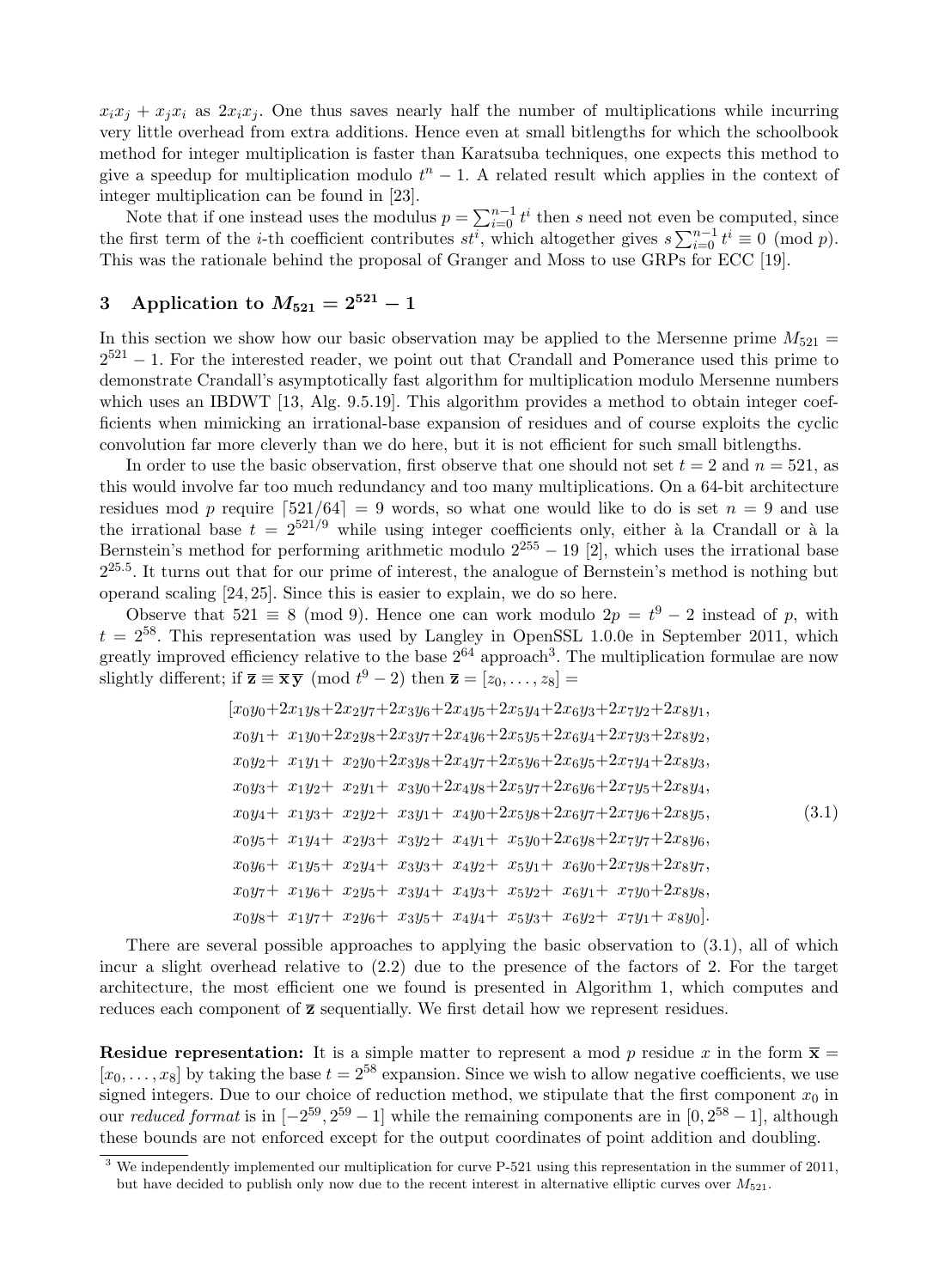Multiplication and squaring: Algorithms 1 and 2 detail pseudocode for our multiplication and squaring routines respectively. Observe that in both algorithms the wrap-around from  $z_8$  to  $z_0$  is computed twice. This is to ensure that there is at most one bit of overflow beyond 58 bits for  $z_0$ . One could instead rotate the order in which terms are computed so that the term that is computed twice is  $(t_i \gg 58)$  rather than  $2(t_i \gg 58)$ , which would save one shift operation. However, we chose to keep the components  $z_1, \ldots, z_8 \geq 0$  with only  $z_0$  possibly being negative, since this allows one to check whether a given residue is zero or one without mapping back to the integer residue representation.

#### ALGORITHM 1: MUL

INPUT:  $\overline{\mathbf{x}} = [x_0, \dots, x_8], \overline{\mathbf{y}} = [y_0, \dots, y_8] \in [-2^{59}, 2^{59} - 1] \times [0, 2^{58} - 1]$ <sup>8</sup> OUTPUT:  $\overline{\mathbf{z}} \in [-2^{59}, 2^{59}-1] \times [0, 2^{58}-1]^8$  where  $\overline{\mathbf{z}} \equiv \overline{\mathbf{x}} \cdot \overline{\mathbf{y}} \pmod{t^9-2}$ 1.  $t_0 \leftarrow x_0 y_0 + x_1 y_1 + x_2 y_2 + x_3 y_3 + x_4 y_4$ 2.  $t_5 \leftarrow x_5y_5$ ,  $t_6 \leftarrow x_6y_6$ ,  $t_7 \leftarrow x_7y_7$ ,  $t_8 \leftarrow x_8y_8$ 3.  $t_1 \leftarrow t_5 + t_6 + t_7 + t_8$ 4.  $t_2 \leftarrow t_0 + t_1 - (x_0 - x_8)(y_0 - y_8) - (x_1 - x_7)(y_1 - y_7)$  $-(x_2-x_6)(y_2-y_6)-(x_3-x_5)(y_3-y_5)$ 5.  $t_0 \leftarrow t_0 + 4t_1$ 6.  $t_1 \leftarrow t_2 \mod t$ 7.  $t_3 \leftarrow t_0 - (x_4 - 2x_5)(y_4 - 2y_5) - (x_3 - 2x_6)(y_3 - 2y_6)$  $-(x_2 - 2x_7)(y_2 - 2y_7) - (x_1 - 2x_8)(y_1 - 2y_8) + 2(t_2 \gg 58)$ 8.  $z_0 \leftarrow t_3 \mod t$ 9.  $t_0 \leftarrow t_0 - 2t_5$ 10.  $t_2 \leftarrow t_0 - (x_0 - x_1)(y_0 - y_1) - (x_4 - 2x_6)(y_4 - 2y_6)$  $-(x_2 - 2x_8)(y_2 - 2y_8) - (x_3 - 2x_7)(y_3 - 2y_7) + (t_3 > 58)$ 11.  $z_1 \leftarrow t_2 \mod t$ 12.  $t_0 \leftarrow t_0 - t_5$ 13.  $t_3 \leftarrow t_0 - (x_0 - x_2)(y_0 - y_2) - (x_5 - 2x_6)(y_5 - 2y_6)$  $-(x_3 - 2x_8)(y_3 - 2y_8) - (x_4 - 2x_7)(y_4 - 2y_7) + (t_2 > 58)$ 14.  $z_2 \leftarrow t_3 \mod t$ 15.  $t_0 \leftarrow t_0 - 2t_6$ 16.  $t_2 \leftarrow t_0 - (x_0 - x_3)(y_0 - y_3) - (x_1 - x_2)(y_1 - y_2)$  $-(x_4 - 2x_8)(y_4 - 2y_8) - (x_5 - 2x_7)(y_5 - 2y_7) + (t_3 > 58)$ 17.  $z_3 \leftarrow t_2 \mod t$ 18.  $t_0 \leftarrow t_0 - t_6$ 19.  $t_3 \leftarrow t_0 - (x_0 - x_4)(y_0 - y_4) - (x_1 - x_3)(y_1 - y_3)$  $-(x_5 - 2x_8)(y_5 - 2y_8) - (x_6 - 2x_7)(y_6 - 2y_7) + (t_2 > 58)$ 20.  $z_4 \leftarrow t_3 \mod t$ 21.  $t_0 \leftarrow t_0 - 2t_7$ 22.  $t_2 \leftarrow t_0 - (x_0 - x_5)(y_0 - y_5) - (x_1 - x_4)(y_1 - y_4)$  $-(x_2 - x_3)(y_2 - y_3) - (x_6 - 2x_8)(y_6 - 2y_8) + (t_3 > 58)$ 23.  $z_5 \leftarrow t_2 \mod t$ 24.  $t_0 \leftarrow t_0 - t_7$ 25.  $t_3 \leftarrow t_0 - (x_0 - x_6)(y_0 - y_6) - (x_1 - x_5)(y_1 - y_5)$  $-(x_2 - x_4)(y_2 - y_4) - (x_7 - 2x_8)(y_7 - 2y_8) + (t_2 \gg 58)$ 26.  $z_6 \leftarrow t_3 \mod t$ 27.  $t_0 \leftarrow t_0 - 2t_8$ 28.  $t_2 \leftarrow t_0 - (x_0 - x_7)(y_0 - y_7) - (x_1 - x_6)(y_1 - y_6)$  $-(x_2 - x_5)(y_2 - y_5) - (x_3 - x_4)(y_3 - y_4) + (t_3 \gg 58)$ 29.  $z_7 \leftarrow t_2 \mod t$ 30.  $t_3 \leftarrow t_1 + (t_2 >> 58)$ 31.  $z_8 \leftarrow t_3 \mod t$ 32.  $z_0$  ←  $z_0$  + 2( $t_3$  >> 58) 33. Return z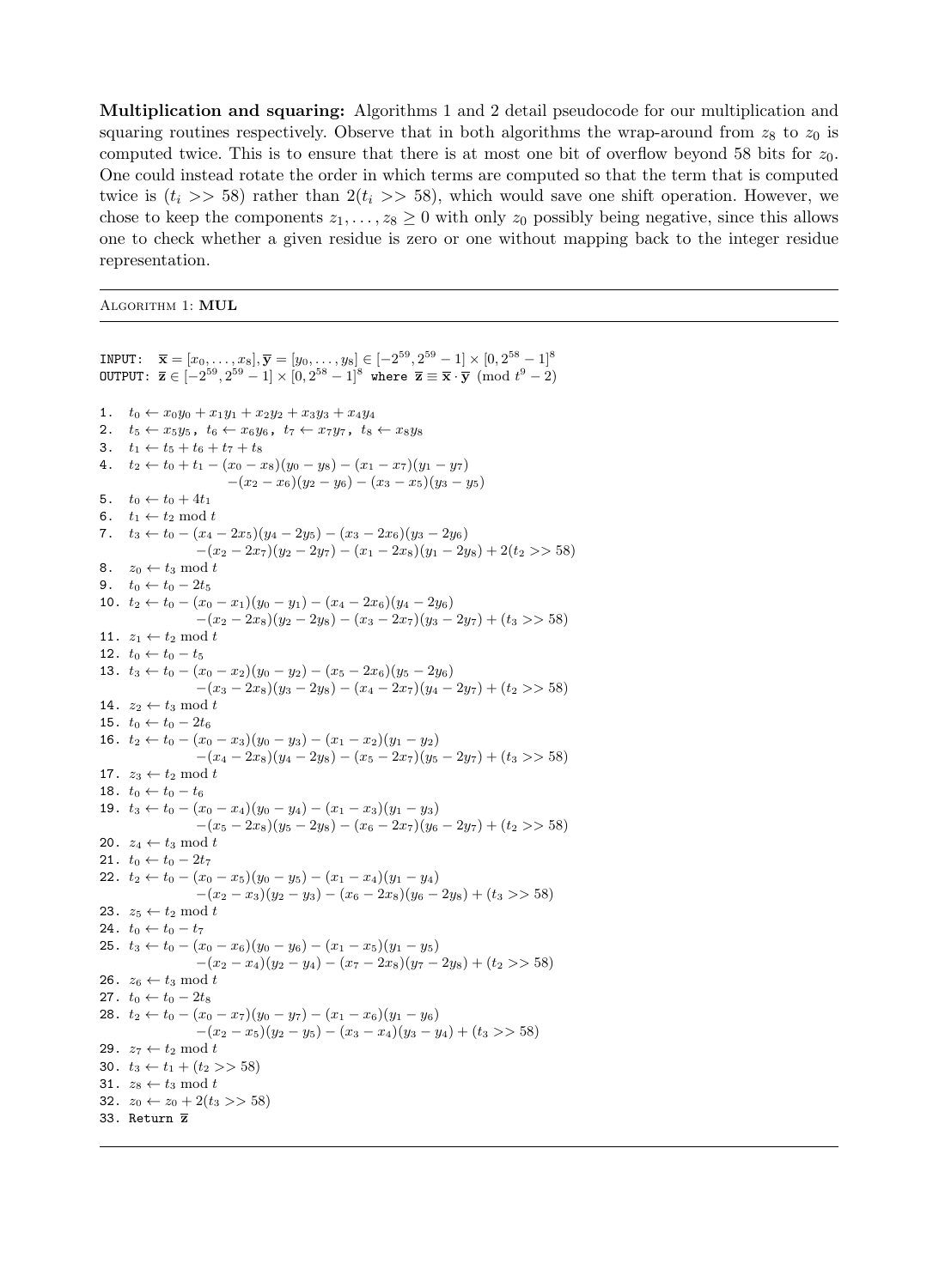```
INPUT: \overline{\mathbf{x}} = [x_0, \dots, x_8] \in [-2^{59}, 2^{59} - 1] \times [0, 2^{58} - 1]^{8}OUTPUT: \overline{\mathbf{z}} \in [-2^{59}, 2^{59}-1] \times [0, 2^{58}-1]^8 where \overline{\mathbf{z}} \equiv \overline{\mathbf{x}}^2 \pmod{t^9-2}1. t_1 = 2(x_0x_8 + x_1x_7 + x_2x_6 + x_3x_5) + x_4^22. t_0 = t_1 \mod t3. t_2 = 4(x_1x_8 + x_2x_7 + x_3x_6 + x_4x_5) + x_0^2 + 2(t_1 >> 58)4. z_0 = t_2 \mod t5. t_1 = 4(x_2x_8 + x_3x_7 + x_4x_6) + 2(x_0x_1 + x_5^2) + (t_2 > 58)6. z_1 = t_1 \mod t7. t_2 = 4(x_3x_8 + x_4x_7 + x_5x_6) + 2x_0x_2 + x_1^2 + (t_1 >> 58)8. z_2 = t_2 \mod t9. t_1 = 4(x_4x_8 + x_5x_7) + 2(x_0x_3 + x_1x_2 + x_6^2) + (t_2 > 58)10. z_3 = t_1 \mod t11. t_2 = 4(x_5x_8 + x_6x_7) + 2(x_0x_4 + x_1x_3) + x_2^2 + (t_1 \gg 58)12. z_4 = t_2 \mod t13. t_1 = 4x_6x_8 + 2(x_0x_5 + x_1x_4 + x_2x_3 + x_7^2) + (t_2 \gg 58)14. z_5 = t_1 \mod t15. t_2 = 4x_7x_8 + 2(x_0x_6 + x_1x_5 + x_2x_4) + x_3^2 + (t_1 >> 58)16. z_6 = t_2 \mod t17. t_1 = 2(x_0x_7 + x_1x_6 + x_2x_5 + x_3x_4 + x_8^2) + (t_2 \gg 58)18. z_7 = t_1 \bmod t19. t_2 = t_0 + (t_1 >> 58)20. z_8 = t_2 \mod t21. z_0 = z_0 + 2(t_2 >> 58)22. Return z
```
Addition, subtraction, inversion and multiplication by small constants: Addition and subtraction are performed component-wise and need not be reduced if the result is used as input to a multiplication or squaring. Constant-time inversion is performed by powering by  $M_{521}-2=2^{521}-3$ . Let x be the element to be inverted and denote  $x^{2^{n}-1}$  by  $\alpha_n$ , so  $\alpha_1 = x$ . Then the inverse of x can be computed at a cost of  $520S + 13M$ , as follows:

$$
\alpha_2 \leftarrow \alpha_1^2 \cdot \alpha_1
$$
  
\n
$$
\alpha_3 \leftarrow \alpha_2^2 \cdot \alpha_1
$$
  
\n
$$
\alpha_6 \leftarrow \alpha_3^{2^3} \cdot \alpha_3
$$
  
\n
$$
\alpha_7 \leftarrow \alpha_6^2 \cdot \alpha_1
$$
  
\n
$$
\alpha_8 \leftarrow \alpha_7^2 \cdot \alpha_1
$$
  
\n
$$
\alpha_{16} \leftarrow \alpha_8^{2^8} \cdot \alpha_8
$$
  
\n
$$
\alpha_{32} \leftarrow \alpha_{16}^{2^{16}} \cdot \alpha_{16}
$$
  
\n
$$
\alpha_{64} \leftarrow \alpha_{32}^{2^{26}} \cdot \alpha_{32}
$$
  
\n
$$
\alpha_{128} \leftarrow \alpha_{64}^{2^{64}} \cdot \alpha_{64}
$$
  
\n
$$
\alpha_{256} \leftarrow \alpha_{128}^{2^{128}} \cdot \alpha_{128}
$$
  
\n
$$
\alpha_{512} \leftarrow \alpha_{256}^{2^{256}} \cdot \alpha_{256}
$$
  
\n
$$
\alpha_{519} \leftarrow \alpha_{512}^{2^2} \cdot \alpha_7
$$
  
\n
$$
x^{2^{521}-3} \leftarrow \alpha_{519}^{2^2} \cdot \alpha_1
$$

This inversion technique is an analogue of the one used by Bernstein for curve25519 [2]; it may be possible to reduce the number of multiplications slightly, however this would only have a marginal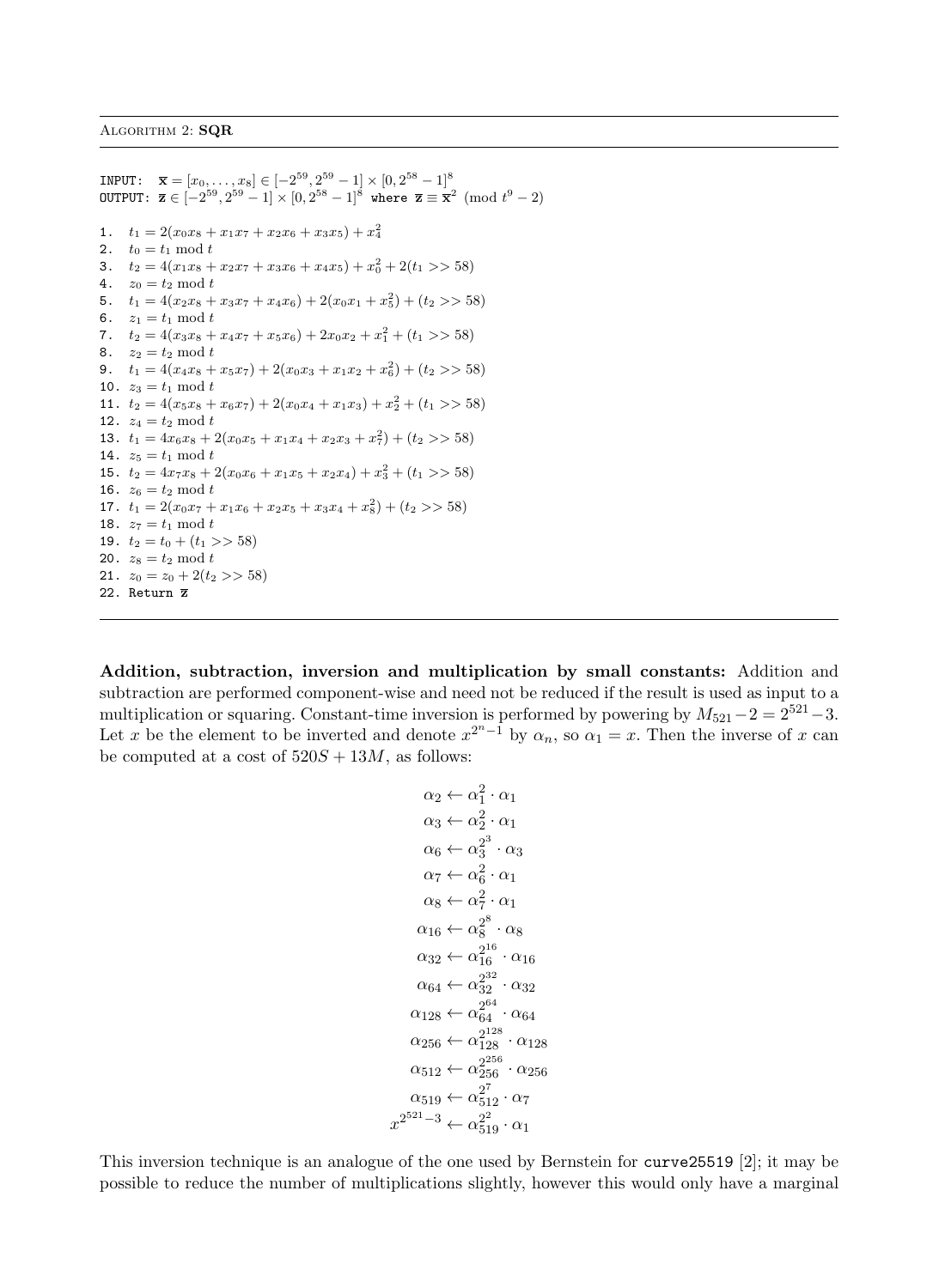impact on the efficiency. One could alternatively use Bos' technique [7], but since inversion is required only once during a point multiplication we did not explore this option on the present architecture.

Multiplication by small constants (such as by  $d$  for Edwards curves, see Section 4.2) are computed per component and are reduced in-place. We also employ a short coefficient reduction (SCR) routine which takes as input a residue  $\bar{x} = [x_0, \ldots, x_8] \in [-2^{63}, 2^{63} - 1] \times [-2^{62}, 2^{62} - 1]$ <sup>8</sup> and outputs one in reduced form. For both multiplication by small constants and SCR, the wrap-around from  $z_8$  to  $z_0$  is computed twice, as with multiplication and squaring.

#### 4 Curves and implementation results

In this section we detail our target curves and implementation results for constant-time variable-base scalar multiplication.

#### 4.1 NIST curve P-521

The Weierstrass form NIST curve P-521 as standardised in [17, 18] has the form  $y^2 = x^3 - 3x + b$ , with

 $b = 1093849038073734274511112390766805569936207598951683748994586394495953116150735$ 016013708737573759623248592132296706313309438452531591012912142327488478985984,

and group order

```
r_P = 6864797660130609714981900799081393217269435300143305409394463459185543183397655394245057746333217197532963996371363321113864768612440380340372808892707005449.
```
Using Jacobian projective coordinates, for  $P_1 = (X_1, Y_1, Z_1)$  the point  $2P_1 = (X_3, Y_3, Z_3)$  is computed as follows:

$$
R_0 = Z_1^2, \quad R_1 = Y_1^2, \quad R_2 = X_1 \cdot R_1, \quad R_3 = 3(X_1 + R_0)(X_1 - R_0),
$$
  

$$
X_3 = R_3^2 - 8R_2, \quad Z_3 = (Y_1 + Z_1)^2 - R_0 - R_1, \quad Y_3 = R_3 \cdot (4R_2 - X_3) - 8R_1^2.
$$

For a point  $P_2 = (X_2, Y_2, 1)$  written in affine form which is not equal to  $P_1$ , let  $P_3 = (X_3, Y_3, Z_3)$  $P_1 + P_2$ . Then  $P_3$  is computed as follows:

$$
R_0 = Z_1^2, \quad R_1 = X_2 \cdot R_0, \quad R_2 = Y_2 \cdot Z_1 \cdot R_0, \quad R_3 = R_1 - X_1, \quad R_4 = R_3^2
$$
  
\n
$$
R_5 = 4R_4, \quad R_6 = R_3 \cdot R_5, \quad R_7 = 2(R_2 - Y_1), \quad R_8 = X_1 \cdot R_5
$$
  
\n
$$
X_3 = R_7^2 - R_6 - 2R_8, \quad Y_3 = R_7(R_8 - X_3) - 2Y_1R_6, \quad Z_3 = (Z_1 + R_3)^2 - R_0 - R_4.
$$

For efficiency we fused several of the required arithmetic operations. As these are standard techniques we do not detail them here, but they may be found in our freely downloadable software.

In order to achieve constant-time variable-base point multiplication, we used Algorithm 1 of [8] with fixed windows of width 5. Cache safety comes at a significant cost; the whole pre-computed table must be processed in order to silently (in the side-channel sense) extract the correct entry without indicating via cache activity which element has been accessed. This militates against larger tables, and also against point representations with multiple coordinates. The method we used is closely related to that described by Käsper [22].

Note that since the cost of inversion is about  $365M$  (as may be deduced from Table 1 and the formula  $I = 520S + 13M$ , one should not convert all the precomputed points to affine coordinates as this only saves 5M per addition, which is unlikely to outweigh the cost of doing so. One method of precomputation which uses Chudnovsky coordinates is detailed in Algorithm 4 of [8]; we instead use Jacobian projective coordinates as above. For a scalar in  $[0, \ldots, 2^{521} - 1]$ , in terms of multiplications and squarings only, the cost for a constant-time variable-base scalar multiplication is:  $168M + 80S$ for precomputation, plus  $2704M + 3120S$  for the windowing plus  $16M + 521S$  for the final map to affine coordinates, giving a total cost of  $2888M + 3721S$ .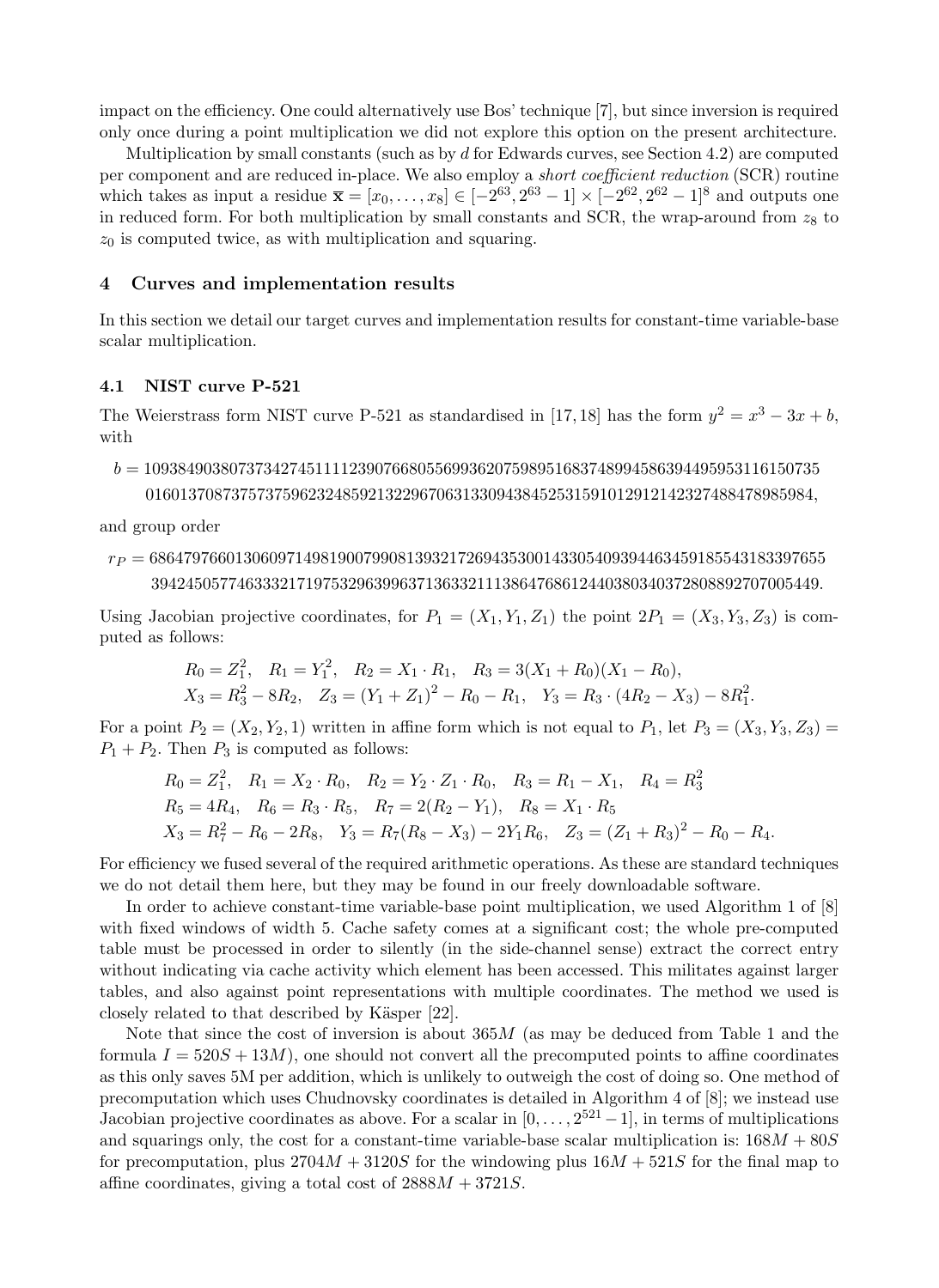#### 4.2 Edwards curve E-521

The Edwards curve E-521 is defined by  $x^2 + y^2 = 1 - 376014x^2y^2$  and has group order  $4r_E$  where

# $r_E = 1716199415032652428745475199770348304317358825035826352348615864796385795849413$ 675475876651663657849636693659065234142604319282948702542317993421293670108523.

Point addition, doubling and constant-time point multiplication proceed using exactly the same coordinate systems and formulae described in [3] for curve41417, the only differences being that we use fixed windows of width 4 rather than 5 and multipliers of bitlength 519 rather than 414. We therefore do not reproduce these here and refer the reader to Section 3 and Appendix A of [3] for the relevant details.

For a scalar in  $[0, \ldots, 2^{519} - 1]$ , the cost for a constant-time variable-base scalar multiplication is:  $39M + 15S$  for precomputation, plus  $2730M + 2080S$  for the windowing plus  $15M + 520S$  for the final map to affine coordinates, giving a total cost of  $2784M + 2615S$ .

#### 4.3 Timings

We implemented multiplication and squaring as per Algorithms 1 and 2, as well as constant-time variable-base scalar multiplication for curves P-521 and E-521<sup>4</sup>, as per Sections 4.1 and 4.2. Our results are detailed in Table 1.

| openSSL   | P-521     | E-521   |             |     |
|-----------|-----------|---------|-------------|-----|
| 1,319,000 | 1,108,000 | 943,000 | $\vert$ 155 | 105 |

Table 1. Cycle counts for openSSL version 1.0.2-beta2, P-521 and E-521 variable-base scalar multiplication on a 3.4GHz Intel Haswell Core i7-4770 and compiled with gcc 4.7 on Ubuntu 12.04. The counts are given to the nearest thousand and were obtained by taking the minimum over  $10<sup>3</sup>$  data points, where each data point was the average of  $10<sup>4</sup>$  point multiplications. Cycle counts for multiplication and squaring modulo  $M_{521}$  are also included and were the minimum of  $10^6$  such operations.

Regarding comparisons with previous benchmarks, there are two obvious candidates. For curve P-521, one can test Langley's openSSL implementation (which first featured in version 1.0.0e) using the command openssl speed ecdh. On the same architecture, version 1.0.2-beta2 reports 2578.1 operations per second, which implies a count of approximately 1,319,000 cycles per scalar multiplication. We timed the actual  $M, S, DBL$  and  $ADD$  functions using several different compilers and options, and found the code to be rather fragile, in that nearly all of them reported a two-fold or more slow down relative to our cycle counts of 155, 105, 1175 and 1728 for the above operations respectively. However, using gcc 4.7 we obtained cycle counts of 173, 112, 1312 and 2010 respectively. For a scalar multiplication this implies that our code requires about 88% to 90% of the time required by Langley's in the worst case and less than 50% in the best case.

For E-521, the closest benchmark in the literature is due to Bos et al. [8], which reports a cycle count of 1,552,000 for a constant-time variable-base scalar multiplication on the twisted Edwards curve **ed-521-mers**:  $-x^2 + y^2 = 1 + dx^2y^2$  with  $-1/(d+1) = 550440$ , on a 3.4GHz Intel Core i7-2600 Sandy Bridge processor (albeit with Intel's Turbo Boost and Hyper-threading disabled). This curve form allows a saving of  $1M$  per point addition relative to ordinary Edwards curves, but one can not apply an  $\mathbb{F}_p$ -isomorphism from E-521 to a curve of this form since  $-1$  is not a square modulo  $M_{521}$ . However, one possibility for improving our cycle count would be to map to the 4-isogenous curve with equation  $-x^2 + y^2 = 1 - 376015x^2y^2$ , as proposed by Hamburg [20], which then allows

 $\frac{4}{4}$  For our code see indigo.ie/~mscott/ws521.cpp and indigo.ie/~mscott/ed521.cpp respectively.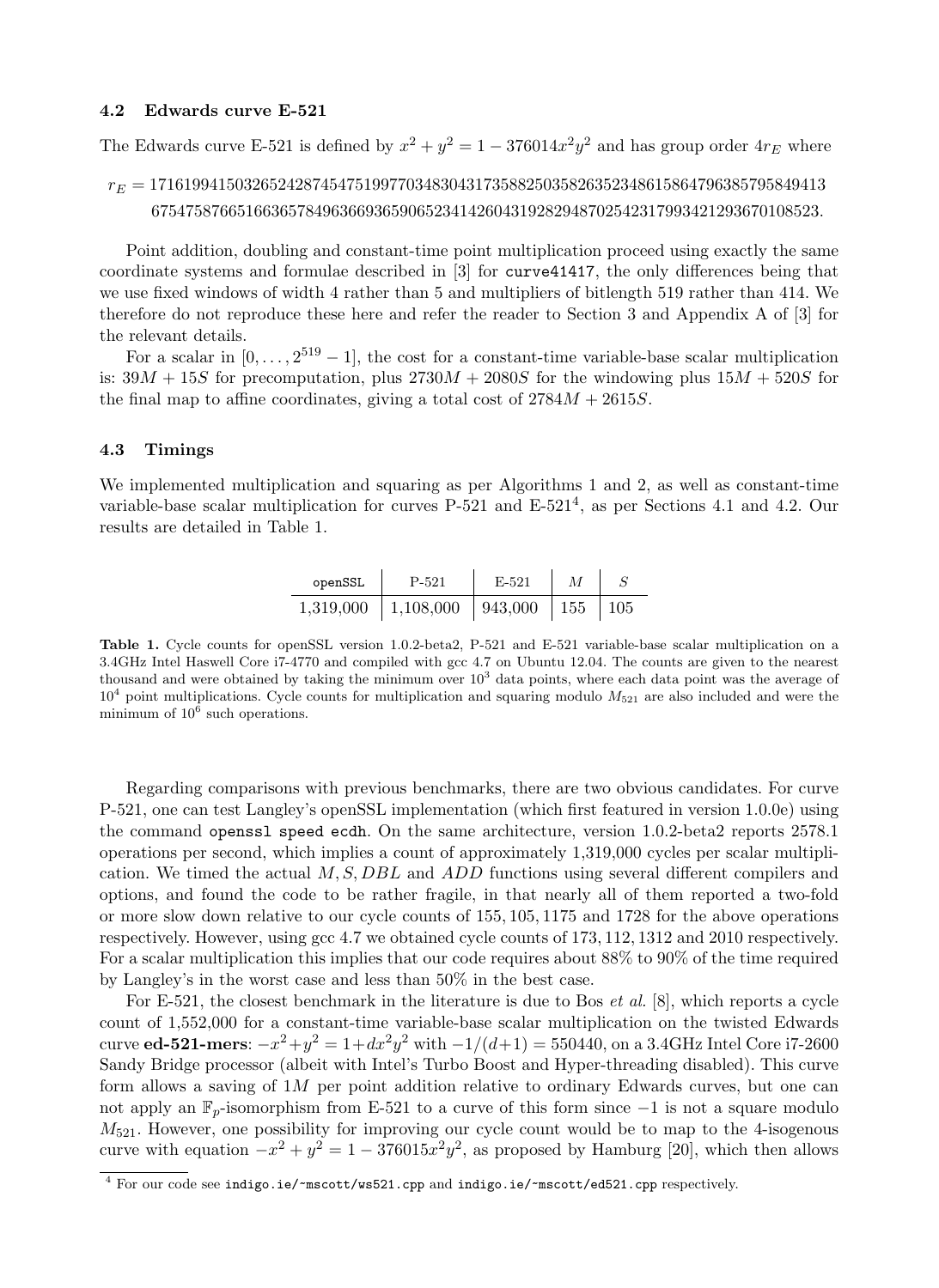$1M$  per point addition to be saved. Our implementation therefore requires only about 60% of the time required by that of Bos *et al.* Apart from the exploitation of our basic observation, much of this difference in performance can be explained by the use of base  $2^{58}$  arithmetic, rather than base 264. Of course, our basic observation would naturally speed up operations on the two curves ed-521-mers and w-521-mers in [8] as well.

#### 5 Application to Crandall numbers

Let the modulus be  $t^n - c$  and let residues x and y be represented in base  $t$  as  $\sum_{i=0}^{n-1} x_i t^i$  $\sum$ t the modulus be  $t^n - c$  and let residues x and y be represented in base t as  $\sum_{i=0}^{n-1} x_i t^i$  and  $\sum_{i=0}^{n-1} y_i t^i$  respectively. The multiplication of x and y modulo  $t^n - c$  is  $z = \sum_{i=0}^{n-1} z_i t^i$  where

$$
z_i = \sum_{j=0}^{n-1} d(i,j) x_{\langle i-j \rangle} y_{\langle j \rangle},
$$

where the subscripts of the coefficients of  $x_{\langle i-j \rangle}$  and  $y_{\langle j \rangle}$  are taken modulo n and

$$
d(i,j) = \begin{cases} 1 & \text{if } \langle i - j \rangle + \langle j \rangle < n \\ c & \text{otherwise.} \end{cases} \tag{5.1}
$$

In particular, by symmetry (or by (5.1)) the terms  $x_{\langle i-j \rangle} y_{\langle j \rangle}$  and  $x_{\langle j \rangle} y_{\langle i-j \rangle}$  occurring in the expression for  $z_i$  both have the same  $d(i, j)$ . If  $d(i, j) = 1$  then the expression  $x_{\langle i-j \rangle} y_{\langle j \rangle} + x_{\langle j \rangle} y_{\langle i-j \rangle}$  may be rewritten just as before as

$$
x_{\langle i-j\rangle} y_{\langle i-j\rangle} + x_{\langle j\rangle} y_{\langle j\rangle} - (x_{\langle i-j\rangle} - x_{\langle j\rangle}) (y_{\langle i-j\rangle} - y_{\langle j\rangle}).
$$

Similarly, the expression  $c(x_{\langle i-j \rangle} y_{\langle j \rangle} + x_{\langle j \rangle} y_{\langle i-j \rangle})$  may of course be rewritten as

$$
c(x_{\langle i-j\rangle} y_{\langle i-j\rangle} + x_{\langle j\rangle} y_{\langle j\rangle} - (x_{\langle i-j\rangle} - x_{\langle j\rangle}) (y_{\langle i-j\rangle} - y_{\langle j\rangle})),
$$

or even as

$$
x_{\langle i-j\rangle} y_{\langle i-j\rangle} + c^2 x_{\langle j\rangle} y_{\langle j\rangle} - (x_{\langle i-j\rangle} - c x_{\langle j\rangle}) (y_{\langle i-j\rangle} - c y_{\langle j\rangle}),
$$

as was used in Algorithm 1 for  $M_{521}$ . Therefore, by precomputing the terms  $x_i y_i$  for  $i = 0, \ldots, n-1$ , the paired terms in the expression for each  $z_i$  may be computed as the products above, which again nearly halves the total number of coefficient multiplications required, at the expense of a few additions and multiplications by c.

#### 5.1 Two examples

In order to use the above observations, it will often be necessary to first multiply a given Crandall number  $p = 2<sup>k</sup> - c$  by  $2<sup>i</sup>$  so that  $k+i$  is a multiple of a suitable n, such that all coefficient arithmetic does not overflow beyond double precision. In this case the base  $t = 2^{(k+i)/n}$  is a power of two and coefficient renormalisation – which ensures  $I/O$  stabilty – can be effected via simple operations (including shifts) only. This will be clear from the following two examples.

# 5.2 Application to  $p = 2^{221} - 3$

This prime was proposed in [1]. For use on a 64-bit architecture we choose  $t = 2^{56}$  and use the scaled modulus  $8p = t^4 - 24$ . The multiplication algorithm is as follows.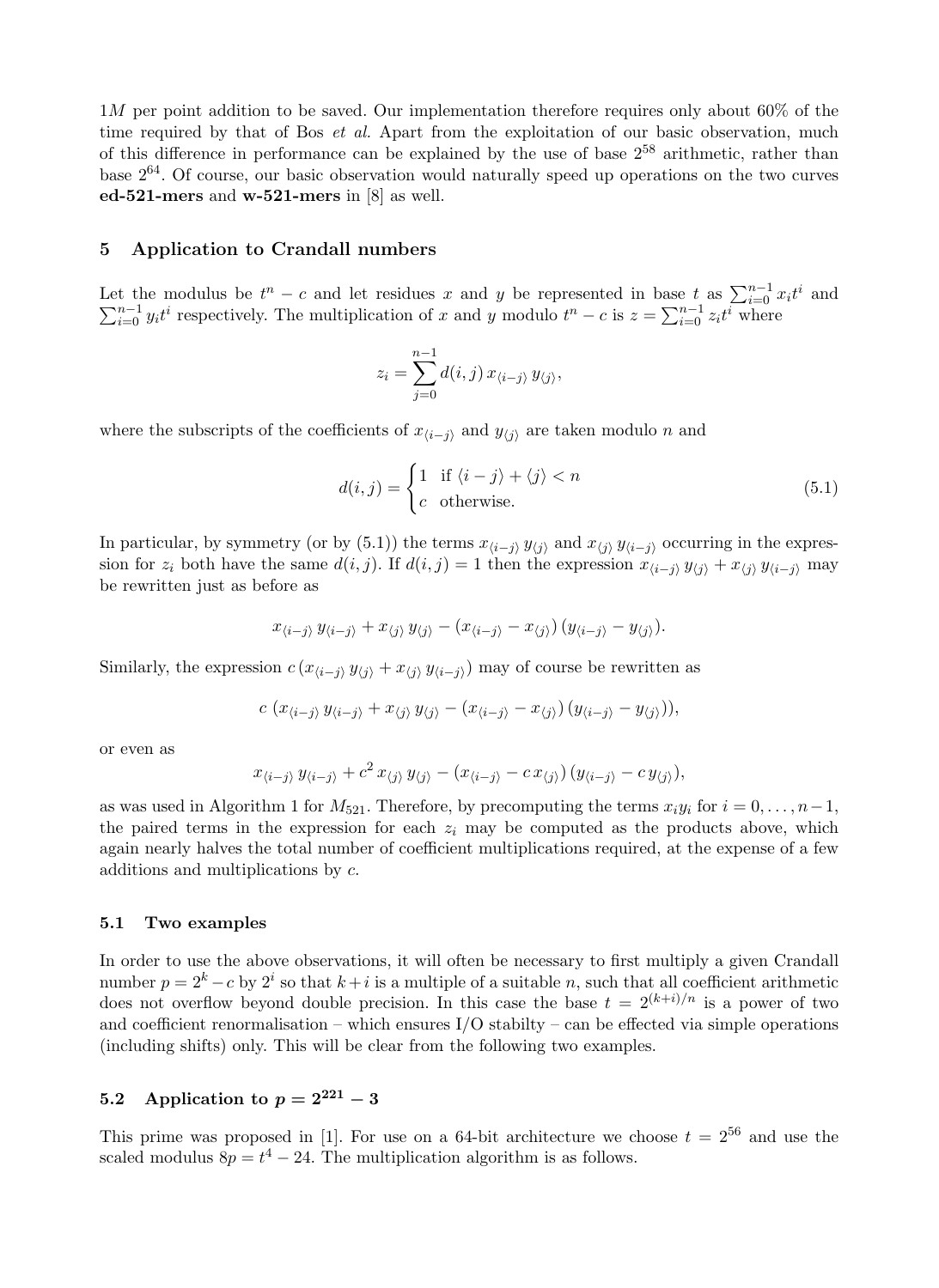INPUT:  $\overline{\mathbf{x}} = [x_0, \dots, x_3], \overline{\mathbf{y}} = [y_0, \dots, y_3] \in [-2^{57}, 2^{57} - 1] \times [0, 2^{56} - 1]^3$ OUTPUT:  $\overline{\mathbf{z}} \in [-2^{57}, 2^{57} - 1] \times [0, 2^{56} - 1]^3$  where  $\overline{\mathbf{z}} \equiv \overline{\mathbf{x}} \cdot \overline{\mathbf{y}} \pmod{t^4 - 24}$ 1.  $a_0 \leftarrow x_0y_0$ ,  $a_1 \leftarrow x_1y_1$ ,  $a_2 \leftarrow x_2y_2$ ,  $a_3 \leftarrow x_3y_3$ ,  $b_2 \leftarrow a_3 + a_2$ ,  $b_1 \leftarrow b_2 + a_1$ ,  $b_0 \leftarrow b_1 + a_0$ 2.  $t_0 \leftarrow b_0 - (x_0 - x_3)(y_0 - y_3) - (x_1 - x_2)(y_1 - y_2)$ 3.  $z_3 \leftarrow t_0 \mod t$ 4.  $t_1 \leftarrow a_0 + 24(b_1 - (x_1 - x_3)(y_1 - y_3) + (t_0 \gt 56))$ 5.  $z_0 \leftarrow t_1 \mod t$ 6.  $a_0 \leftarrow a_0 + a_1$ 7.  $t_0 \leftarrow a_0 - (x_0 - x_1)(y_0 - y_1) + 24(b_3 - (x_2 - x_3)(y_2 - y_3)) + (t_1 >> 56)$ 8.  $z_1 \leftarrow t_0 \mod t$ 9.  $t_1 \leftarrow a_0 + a_2 + 24a_3 - (x_0 - x_2)(y_0 - y_2) + (t_0 \geq 56)$ 10.  $z_2 \leftarrow t_1 \mod t$ 11.  $t_0 \leftarrow z_3 + (t_1 >> 56)$ 12.  $z_3 \leftarrow t_0 \mod t$ 13.  $z_0 \leftarrow z_0 + 24(t_0 >> 56)$ 14. Return z

Note that as with Algorithm 1 we compute the wrap around from the highest coefficient to the lowest twice, in order to maintain I/O stability for the chosen reduced format for residues.

#### 5.3 Application to  $p = 2^{255} - 19$

This prime was proposed in [2] and later developed with base  $t = 2^{51}$  arithmetic [6], which we use here. We hence use the modulus  $p = t^5 - 19$ . The multiplication algorithm is as follows.

Algorithm 4: MUL25519

INPUT:  $\overline{\mathbf{x}} = [x_0, \dots, x_4], \overline{\mathbf{y}} = [y_0, \dots, y_4] \in [-2^{52}, 2^{52} - 1] \times [0, 2^{51} - 1]^4$ OUTPUT:  $\bar{z} \in [-2^{52}, 2^{52} - 1] \times [0, 2^{51} - 1]^4$  where  $\bar{z} \equiv \bar{x} \cdot \bar{y} \pmod{t^5 - 19}$ 1.  $a_0 \leftarrow x_0 y_0$ ,  $a_1 \leftarrow x_1 y_1$ ,  $a_2 \leftarrow x_2 y_2$ ,  $a_3 \leftarrow x_3 y_3$ ,  $a_4 \leftarrow x_4 y_4$  $b_3 \leftarrow a_4 + a_3$ ,  $b_2 \leftarrow a_3 + a_2$ ,  $b_1 \leftarrow b_2 + a_1$ ,  $b_0 \leftarrow b_1 + a_0$ 2.  $t_0 \leftarrow b_0 - (x_0 - x_4)(y_0 - y_4) - (x_1 - x_3)(y_1 - y_3)$ 3.  $z_4 \leftarrow t_0 \mod t$ 4.  $t_1 \leftarrow a_0 + 19(b_1 - (x_1 - x_4)(y_1 - y_4) - (x_2 - x_3)(y_2 - y_3) + (t_0 \gg 51))$ 5.  $z_0 \leftarrow t_1 \mod t$ 6.  $a_0 \leftarrow a_0 + a_1$ 7.  $t_0 \leftarrow a_0 - (x_0 - x_1)(y_0 - y_1) + 19(b_2 - (x_2 - x_4)(y_2 - y_4)) + (t_1 >> 51)$ 8.  $z_1 \leftarrow t_0 \text{ mod } t$ 9.  $a_0 \leftarrow a_0 + a_2$ 10.  $t_1 \leftarrow a_0 - (x_0 - x_2)(y_0 - y_2) + 19(b_3 - (x_3 - x_4)(y_3 - y_4)) + (t_0 \geq 51)$ 11.  $z_2 \leftarrow t_1 \mod t$ 12.  $t_0 \leftarrow a_0 + a_3 - (x_0 - x_3)(y_0 - y_3) - (x_1 - x_2)(y_1 - x_2) + 19a_4 + (t_1 >> 51)$ 13.  $z_3 \leftarrow t_0 \mod t$ 14.  $t_1 \leftarrow z_4 + (t_0 \gt 51)$ 15.  $z_4 \leftarrow t_1 \mod t$ 16.  $z_0 \leftarrow z_0 + 19(t_1 >> 51)$ 17. Return z

Note that the multiplications by 24 in Algorithm 3 and by 19 in Algorithm 4 are generally on double precision integers, so are sometimes more costly than the usual evaluation of coefficients in which one can sometimes achieve a saving by first multiplying one the inputs to a multiplication by  $c$ . Since there are also more additions required than for Algorithm 1's analogue of the basic observation, these formulae may only be interesting when optimised, or when implemented on ARM processors, for instance. As our focus is primarily on  $M_{521}$ , P-521 and E-521, we leave such options as open research.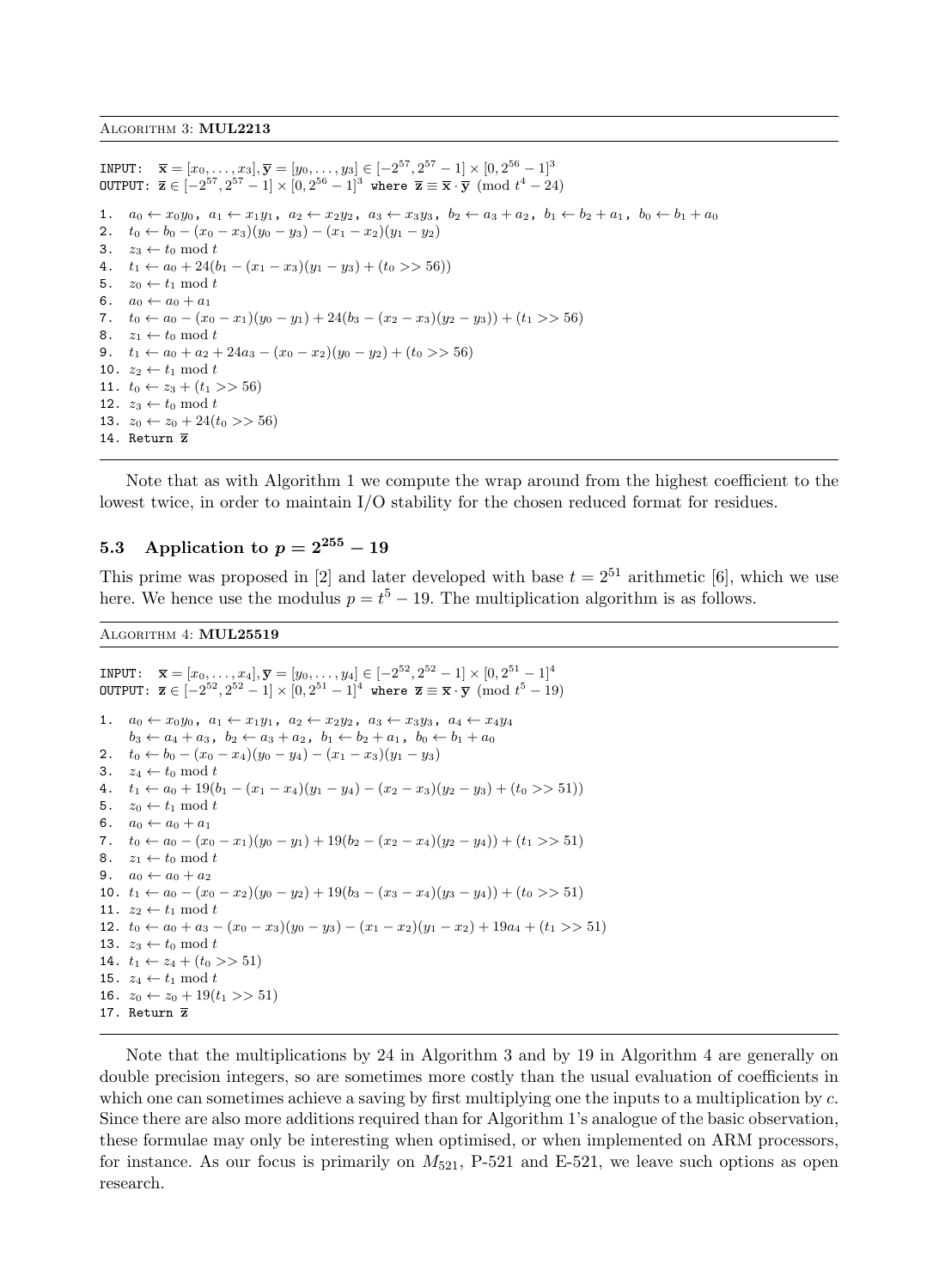## 6 Conclusion

We have proposed a very simple way to improve multiplication efficiency over the prime field  $\mathbb{F}_{2^{521}-1}$ , which requires as few word-by-word multiplications as is needed for squaring, while incurring very little overhead from extra additions. With optimised code our timings may be reduced even further, with potentially interesting results on ARM processors, for which the multiplication-to-addition cost ratio is higher than on the Haswell and for which there are numerous similar methods to represent and multiply residues using 32 bit words. It remains to be seen whether the same basic observation improves the efficiency of multiplication modulo Crandall numbers as well.

## Acknowledgements

We thank Dan Bernstein for answering our questions regarding his irrational base modular multiplication method.

## References

- 1. Diego F. Aranha, Paulo S. L. M. Barreto, Geovandro C. C. F. Pereira, and Jefferson Ricardini. A note on high-security general-purpose elliptic curves, 2013. http://eprint.iacr.org/2013/647.
- 2. Daniel J. Bernstein. Curve25519: New diffie-hellman speed records. In Public Key Cryptography PKC 2006, 9th International Conference on Theory and Practice of Public-Key Cryptography, New York, NY, USA, April 24-26, 2006, Proceedings, pages 207–228, 2006.
- 3. Daniel J. Bernstein, Chitchanok Chuengsatiansup, and Tanja Lange. Curve41417: Karatsuba revisited. Cryptology ePrint Archive, Report 2014/526, 2014. http://eprint.iacr.org/.
- 4. Daniel J. Bernstein, Mike Hamburg, Anna Krasnova, and Tanja Lange. Elligator: elliptic-curve points indistinguishable from uniform random strings. In 2013 ACM SIGSAC Conference on Computer and Communications Security, CCS'13, Berlin, Germany, November 4-8, 2013, pages 967–980, 2013.
- 5. Daniel J. Bernstein and Tanja Lange. Safecurves: choosing safe curves for elliptic-curve cryptography. http: //safecurves.cr.yp.to, accessed 11 September 2014.
- 6. Daniel J. Bernstein, Niels Duif, Tanja Lange, Peter Schwabe, and Bo-Yin Yang. High-speed high-security signatures. Journal of Cryptographic Engineering, 2(2):77–89, 2012.
- 7. Joppe W. Bos. Constant time modular inversion. Journal of Cryptographic Engineering, pages 1–7, 2014.
- 8. Joppe W. Bos, Craig Costello, Patrick Longa, and Michael Naehrig. Selecting elliptic curves for cryptography: An efficiency and security analysis. Cryptology ePrint Archive, Report 2014/130, 2014. http://eprint.iacr.org/.
- 9. Joppe W. Bos, Thorsten Kleinjung, Arjen K. Lenstra, and Peter L. Montgomery. Efficient simd arithmetic modulo a mersenne number. In Proceedings of the 2011 IEEE 20th Symposium on Computer Arithmetic, ARITH '11, pages 213–221, Washington, DC, USA, 2011. IEEE Computer Society.
- 10. Jaewook Chung and Anwar Hasan. More generalized mersenne numbers. In Mitsuru Matsui and RobertJ. Zuccherato, editors, Selected Areas in Cryptography, volume 3006 of Lecture Notes in Computer Science, pages 335–347. Springer Berlin Heidelberg, 2004.
- 11. Jaewook Chung and M. Anwar Hasan. Montgomery reduction algorithm for modular multiplication using lowweight polynomial form integers. In ARITH 18, pages 230–239, 2007.
- 12. Jaewook Chung and M.A Hasan. Low-weight polynomial form integers for efficient modular multiplication. Computers, IEEE Transactions on, 56(1):44–57, Jan 2007.
- 13. R. Crandall and C.B. Pomerance. Prime Numbers: A Computational Perspective. Lecture notes in statistics. Springer, 2006.
- 14. R.E. Crandall. Method and apparatus for public key exchange in a cryptographic system, October 27 1992. US Patent 5,159,632.
- 15. R.E. Crandall. Topics in Advanced Scientific Computation. Electronic Library of Science. Springer-Telos, 1996.
- 16. Richard Crandall and Barry Fagin. Discrete weighted transforms and large-integer arithmetic. Math. Comput., 62(205):305–324, 1994.
- 17. US Department of Commerce/N.I.S.T. 2000. Federal Information Processing Standards Publication 186-2. Fips 186-2. digital signature standard.
- 18. Standards for Efficient Cryptography Group. Recommended elliptic curve domain parameters, 2000. Available from www.secg.org/collateral/sec2.pdf.
- 19. Robert Granger and Andrew Moss. Generalised Mersenne numbers revisited. Math. Comp., 82(284):2389–2420, 2013.
- 20. Mike Hamburg. Twisting edwards curves with isogenies. http://eprint.iacr.org/2014/027.
- 21. A. Karatsuba and Y. Ofman. Multiplication of Multidigit Numbers on Automata. Soviet Physics Doklady, 7:595–596, January 1963.